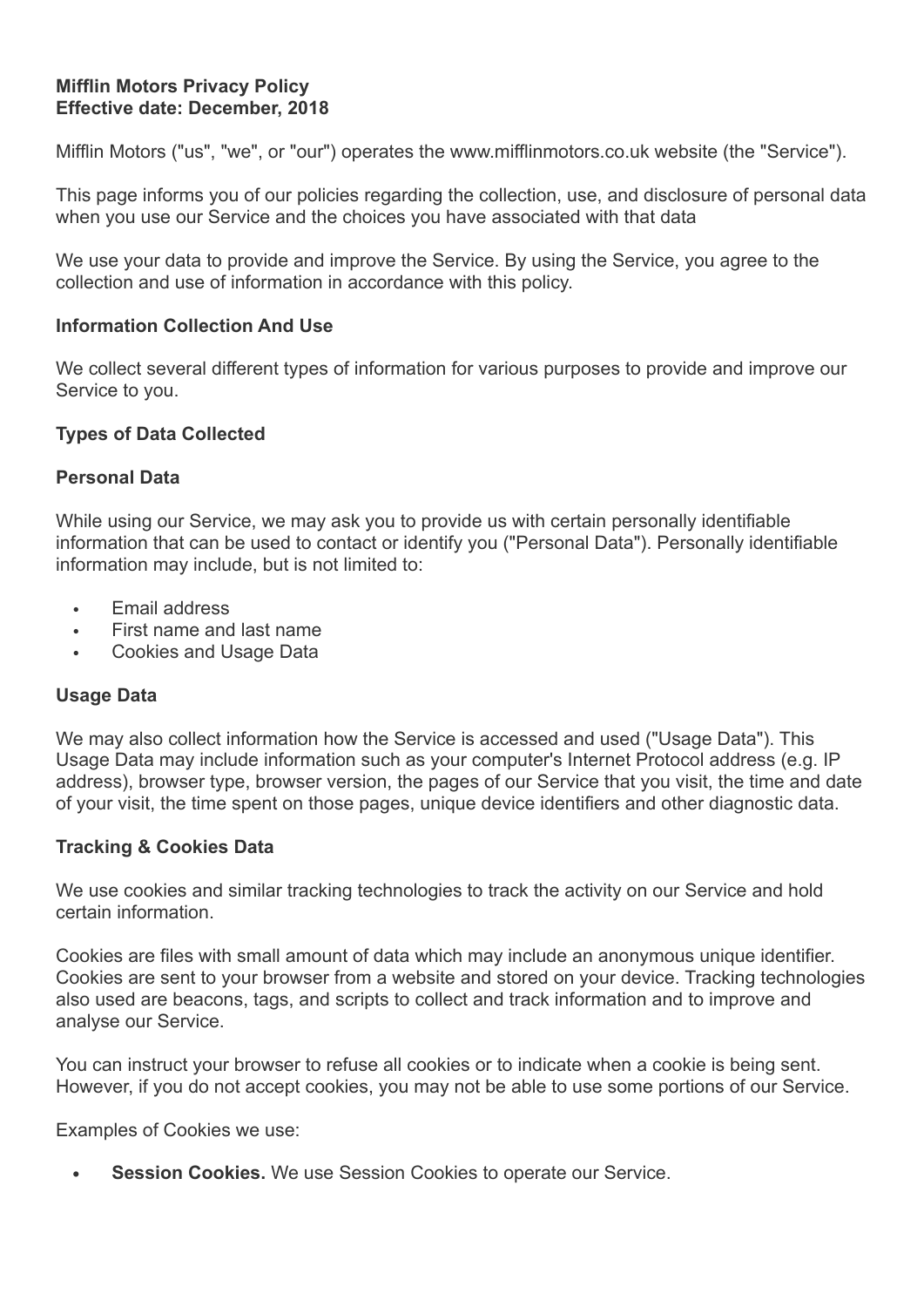- **• Preference Cookies.** We use Preference Cookies to remember your preferences and various settings.
- **• Security Cookies.** We use Security Cookies for security purposes.

# **Use of Data**

Mifflin Motors uses the collected data for various purposes:

- To provide and maintain the Service
- To notify you about changes to our Service
- To allow you to participate in interactive features of our Service when you choose to do so
- To provide customer care and support
- To provide analysis or valuable information so that we can improve the Service
- To monitor the usage of the Service
- To detect, prevent and address technical issues

# **Transfer Of Data**

Your information, including Personal Data, may be transferred to — and maintained on computers located outside of your state, province, country or other governmental jurisdiction where the data protection laws may differ than those from your jurisdiction.

If you are located outside United Kingdom and choose to provide information to us, please note that we transfer the data, including Personal Data, to United Kingdom and process it there.

Your consent to this Privacy Policy followed by your submission of such information represents your agreement to that transfer.

Mifflin Motors will take all steps reasonably necessary to ensure that your data is treated securely and in accordance with this Privacy Policy and no transfer of your Personal Data will take place to an organisation or a country unless there are adequate controls in place including the security of your data and other personal information.

# **Disclosure Of Data**

## **Legal Requirements**

Mifflin Motors may disclose your Personal Data in the good faith belief that such action is necessary to:

- To comply with a legal obligation
- To protect and defend the rights or property of Mifflin Motors
- To prevent or investigate possible wrongdoing in connection with the Service
- To protect the personal safety of users of the Service or the public
- To protect against legal liability

# **Security Of Data**

The security of your data is important to us, but remember that no method of transmission over the Internet, or method of electronic storage is 100% secure. While we strive to use commercially acceptable means to protect your Personal Data, we cannot guarantee its absolute security.